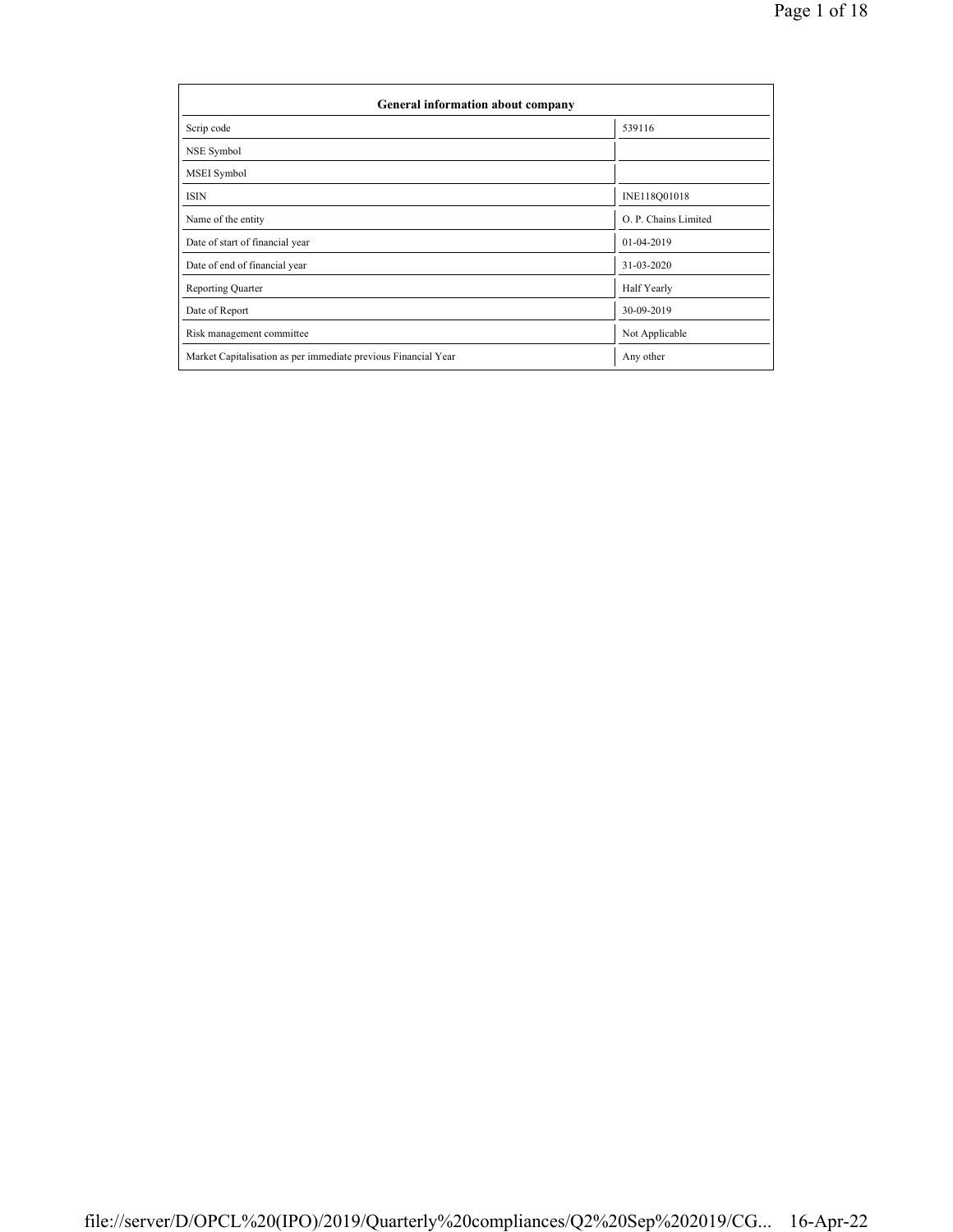|                                                                                                                                                                                                                              | <b>Annexure I</b>                    |                                                |                                       |                      |                          |                                                                      |                                                                                                                                                |                                                                                                                                                                   |                                                                                                                                                                        |                                                                                                                                                                                                       |                                      |                                    |                |  |  |
|------------------------------------------------------------------------------------------------------------------------------------------------------------------------------------------------------------------------------|--------------------------------------|------------------------------------------------|---------------------------------------|----------------------|--------------------------|----------------------------------------------------------------------|------------------------------------------------------------------------------------------------------------------------------------------------|-------------------------------------------------------------------------------------------------------------------------------------------------------------------|------------------------------------------------------------------------------------------------------------------------------------------------------------------------|-------------------------------------------------------------------------------------------------------------------------------------------------------------------------------------------------------|--------------------------------------|------------------------------------|----------------|--|--|
| Annexure I to be submitted by listed entity on quarterly basis                                                                                                                                                               |                                      |                                                |                                       |                      |                          |                                                                      |                                                                                                                                                |                                                                                                                                                                   |                                                                                                                                                                        |                                                                                                                                                                                                       |                                      |                                    |                |  |  |
|                                                                                                                                                                                                                              | I. Composition of Board of Directors |                                                |                                       |                      |                          |                                                                      |                                                                                                                                                |                                                                                                                                                                   |                                                                                                                                                                        |                                                                                                                                                                                                       |                                      |                                    |                |  |  |
|                                                                                                                                                                                                                              |                                      |                                                |                                       |                      |                          | Disclosure of notes on composition of board of directors explanatory |                                                                                                                                                |                                                                                                                                                                   |                                                                                                                                                                        |                                                                                                                                                                                                       |                                      |                                    |                |  |  |
|                                                                                                                                                                                                                              |                                      |                                                |                                       |                      |                          | Wether the listed entity has a Regular Chairperson                   |                                                                                                                                                |                                                                                                                                                                   | Yes                                                                                                                                                                    |                                                                                                                                                                                                       |                                      |                                    |                |  |  |
|                                                                                                                                                                                                                              |                                      |                                                |                                       |                      |                          | Whether Chairperson is related to MD or CEO                          |                                                                                                                                                |                                                                                                                                                                   | Yes                                                                                                                                                                    |                                                                                                                                                                                                       |                                      |                                    |                |  |  |
| <b>Initial Date</b><br>Date<br>Category<br>Category 2<br>Category 1<br>Date of Re-<br>Date of<br>PAN<br><b>DIN</b><br>$3$ of<br>of<br>of<br>of directors<br>of directors<br>appointment<br>Birth<br>directors<br>appointment |                                      |                                                |                                       |                      | cessation                | Tenure<br>of<br>director<br>(in<br>months)                           | No of<br>Directorship<br>in listed<br>entities<br>including this<br>listed entity<br>(Refer<br>Regulation<br>17A of<br>Listing<br>Regulations) | No of<br>Independent<br>Directorship<br>in listed<br>entities<br>including this<br>listed entity<br>(Refer<br>Regulation<br>$17A(1)$ of<br>Listing<br>Regulations | Number of<br>memberships<br>in Audit/<br>Stakeholder<br>Committee(s)<br>including this<br>listed entity<br>(Refer<br>Regulation 26<br>$(1)$ of Listing<br>Regulations) | No of post of<br>Chairperson<br>in Audit/<br>Stakeholder<br>Committee<br>held in listed<br>entities<br>including this<br>listed entity<br>(Refer<br>Regulation 26<br>$(1)$ of Listing<br>Regulations) | Notes for<br>not<br>providing<br>PAN | <b>Notes</b><br>no<br>provic<br>DB |                |  |  |
| AARPG3149D                                                                                                                                                                                                                   | 00095313                             | Executive<br>Director                          | Chairperson<br>related to<br>Promoter |                      | $03 -$<br>$04 -$<br>1963 | 04-12-2001                                                           | 31-08-2014                                                                                                                                     |                                                                                                                                                                   |                                                                                                                                                                        |                                                                                                                                                                                                       | $\Omega$                             | $\overline{2}$                     | $\mathbf{0}$   |  |  |
| AAPPG6375H                                                                                                                                                                                                                   | 00095295                             | Executive<br>Director                          | Not<br>Applicable                     |                      | $07 -$<br>$05 -$<br>1966 | 04-12-2001                                                           | 31-08-2014                                                                                                                                     |                                                                                                                                                                   |                                                                                                                                                                        | 1                                                                                                                                                                                                     | $\mathbf{0}$                         | $\bf{0}$                           | $\bf{0}$       |  |  |
| $03 -$<br>Not<br>Executive<br>00095300<br>CEO-MD<br>$07 -$<br>04-12-2001<br>01-08-2017<br>AAKPA8385Q<br>Applicable<br>Director<br>1942                                                                                       |                                      |                                                |                                       |                      |                          |                                                                      |                                                                                                                                                | 1                                                                                                                                                                 | $\mathbf{0}$                                                                                                                                                           | $\bf{0}$                                                                                                                                                                                              | $\bf{0}$                             |                                    |                |  |  |
| AEMPD5500N                                                                                                                                                                                                                   | 06897314                             | Non-<br>Executive -<br>Independent<br>Director | Not<br>Applicable                     | Employee<br>Director | $26 -$<br>$08 -$<br>1977 | 01-06-2019                                                           | 23-09-2019                                                                                                                                     |                                                                                                                                                                   | $\overline{1}$                                                                                                                                                         | $\mathbf{1}$                                                                                                                                                                                          | -1                                   | $\overline{2}$                     | $\overline{2}$ |  |  |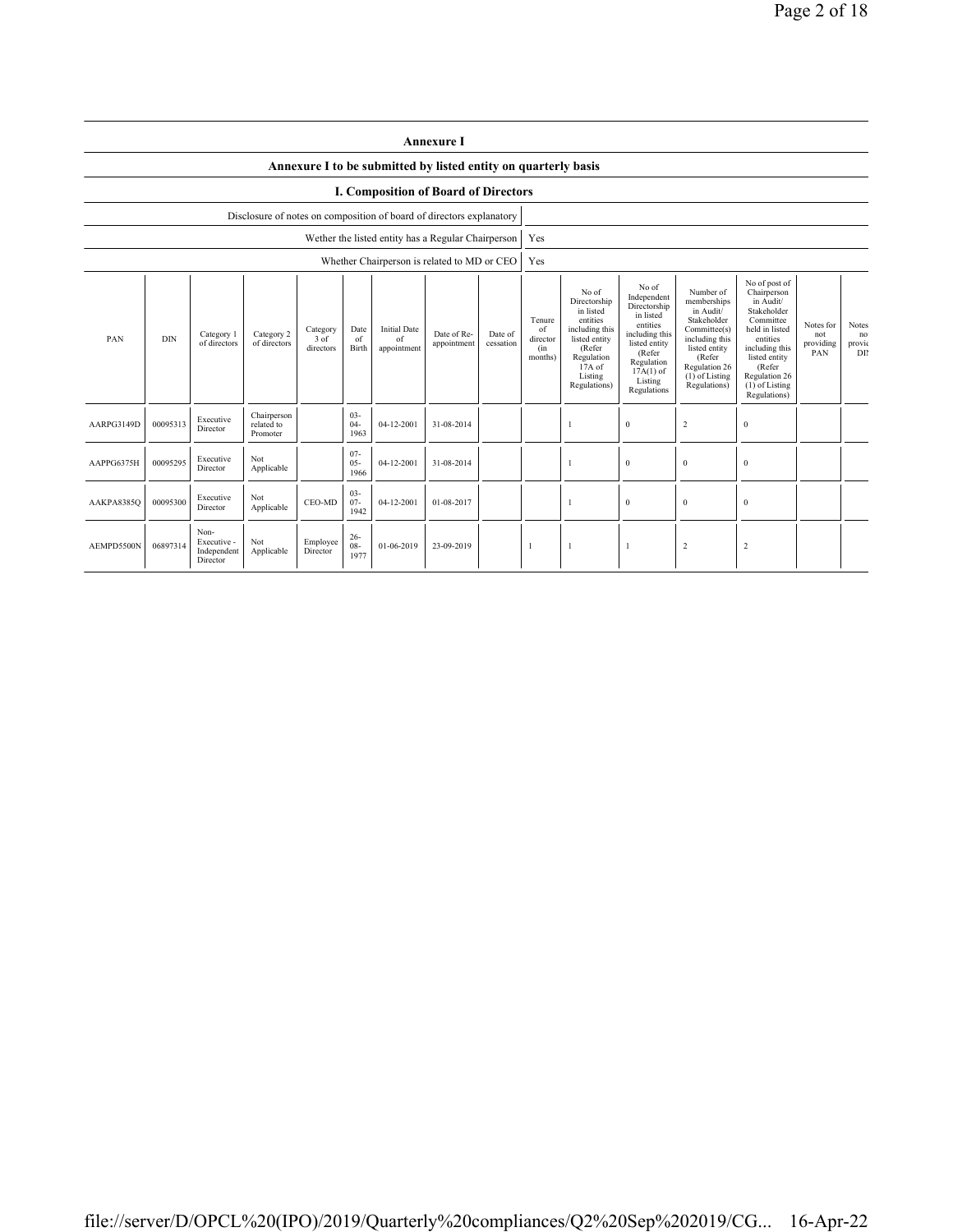|    | <b>I. Composition of Board of Directors</b>                          |                                               |                   |            |                                                |                                 |                                 |                          |                                          |                                                    |                      |                                            |                                                                                                                                                |                                                                                                                                                                      |                                                                                                                                                                           |                                                                                                                                                                                                               |
|----|----------------------------------------------------------------------|-----------------------------------------------|-------------------|------------|------------------------------------------------|---------------------------------|---------------------------------|--------------------------|------------------------------------------|----------------------------------------------------|----------------------|--------------------------------------------|------------------------------------------------------------------------------------------------------------------------------------------------|----------------------------------------------------------------------------------------------------------------------------------------------------------------------|---------------------------------------------------------------------------------------------------------------------------------------------------------------------------|---------------------------------------------------------------------------------------------------------------------------------------------------------------------------------------------------------------|
|    | Disclosure of notes on composition of board of directors explanatory |                                               |                   |            |                                                |                                 |                                 |                          |                                          |                                                    |                      |                                            |                                                                                                                                                |                                                                                                                                                                      |                                                                                                                                                                           |                                                                                                                                                                                                               |
|    |                                                                      |                                               |                   |            |                                                |                                 |                                 |                          |                                          | Wether the listed entity has a Regular Chairperson |                      |                                            |                                                                                                                                                |                                                                                                                                                                      |                                                                                                                                                                           |                                                                                                                                                                                                               |
| Sr | Title<br>(Mr)<br>Ms)                                                 | Name of<br>the<br>Director                    | PAN               | <b>DIN</b> | Category 1<br>of directors                     | Category<br>$2$ of<br>directors | Category<br>$3$ of<br>directors | Date<br>of<br>Birth      | <b>Initial Date</b><br>of<br>appointment | Date of Re-<br>appointment                         | Date of<br>cessation | Tenure<br>of<br>director<br>(in<br>months) | No of<br>Directorship<br>in listed<br>entities<br>including<br>this listed<br>entity (Refer<br>Regulation<br>17A of<br>Listing<br>Regulations) | No of<br>Independent<br>Directorship<br>in listed<br>entities<br>including<br>this listed<br>entity<br>(Refer<br>Regulation<br>$17A(1)$ of<br>Listing<br>Regulations | Number of<br>memberships<br>in Audit/<br>Stakeholder<br>Committee<br>(s) including<br>this listed<br>entity (Refer<br>Regulation<br>$26(1)$ of<br>Listing<br>Regulations) | No of post<br>of<br>Chairperson<br>in Audit/<br>Stakeholder<br>Committee<br>held in<br>listed<br>entities<br>including<br>this listed<br>entity (Refer<br>Regulation<br>$26(1)$ of<br>Listing<br>Regulations) |
| 5  | Mr                                                                   | <b>RAJESH</b><br><b>KUMAR</b><br><b>GUPTA</b> | ACNPG4255C        | 01048355   | Non-<br>Executive -<br>Independent<br>Director | Not<br>Applicable               | Employee<br>Director            | $22 -$<br>$05 -$<br>1964 | 01-06-2019                               | 23-09-2019                                         |                      |                                            |                                                                                                                                                |                                                                                                                                                                      | 2                                                                                                                                                                         | $\mathbf{0}$                                                                                                                                                                                                  |
| 6  | Mr                                                                   | <b>ASTHA</b><br><b>SHARMA</b>                 | <b>BGPPS3272N</b> | 01888937   | Non-<br>Executive -<br>Independent<br>Director | Not<br>Applicable               | Employee<br>Director            | $22 -$<br>$05 -$<br>1980 | 01-06-2019                               | 23-09-2019                                         |                      |                                            |                                                                                                                                                |                                                                                                                                                                      | $\mathbf{0}$                                                                                                                                                              | $\bf{0}$                                                                                                                                                                                                      |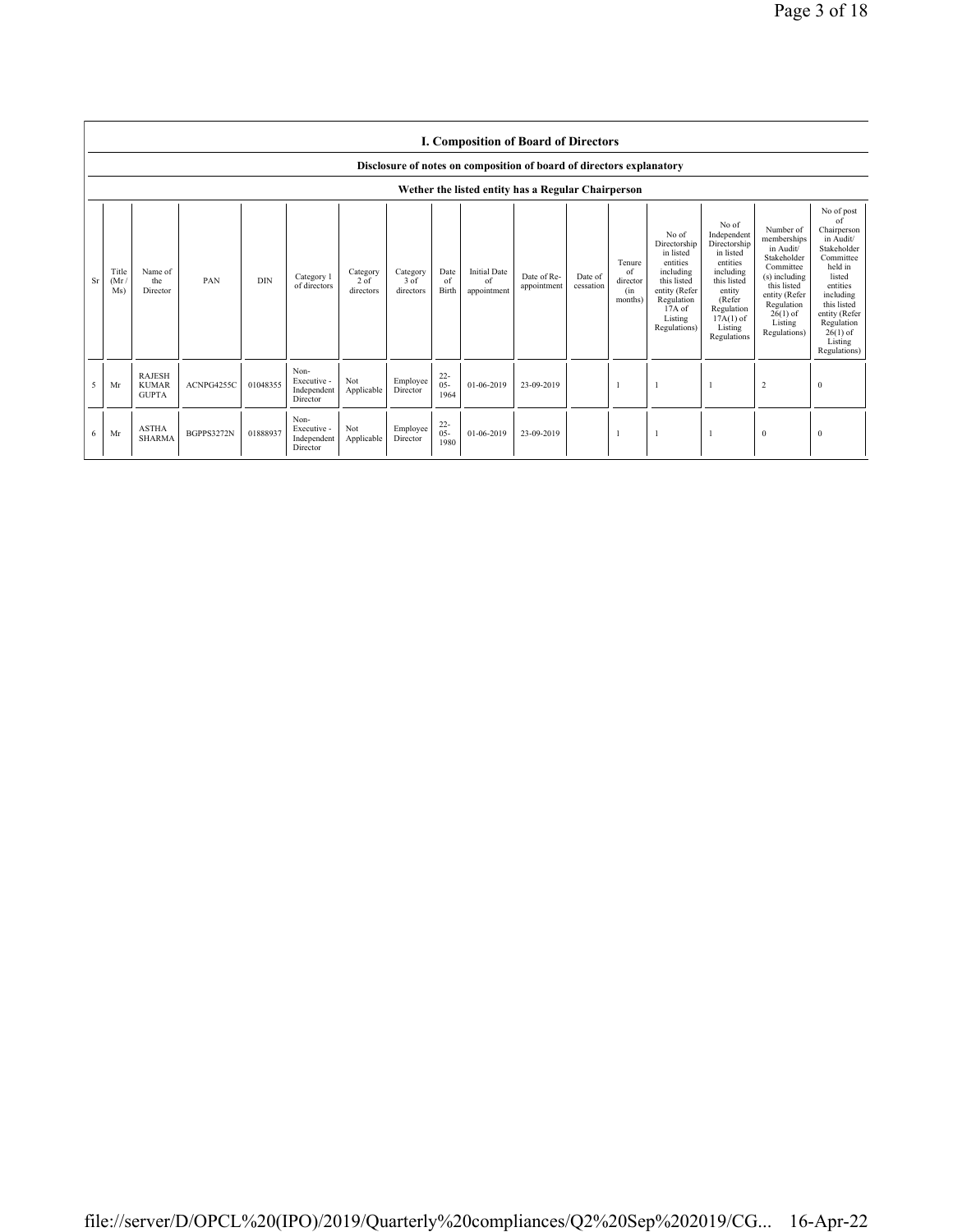|                | <b>Audit Committee Details</b> |                                     |                                                       |                            |                        |                      |         |  |  |  |
|----------------|--------------------------------|-------------------------------------|-------------------------------------------------------|----------------------------|------------------------|----------------------|---------|--|--|--|
|                |                                |                                     | Whether the Audit Committee has a Regular Chairperson | Yes                        |                        |                      |         |  |  |  |
| <b>Sr</b>      | DIN<br>Number                  | Name of Committee<br>members        | Category 1 of directors                               | Category 2 of<br>directors | Date of<br>Appointment | Date of<br>Cessation | Remarks |  |  |  |
|                | 06897314                       | <b>AMOL DONERIA</b>                 | Non-Executive -<br><b>Independent Director</b>        | Chairperson                | $01-06-2019$           |                      |         |  |  |  |
| $\overline{2}$ | 01048355                       | <b>RAJESH KUMAR</b><br><b>GUPTA</b> | Non-Executive -<br><b>Independent Director</b>        | Member                     | $01-06-2019$           |                      |         |  |  |  |
| 3              | 00095313                       | <b>ASHOK KUMAR</b><br>GOYAL         | <b>Executive Director</b>                             | Member                     | $01 - 07 - 2014$       |                      |         |  |  |  |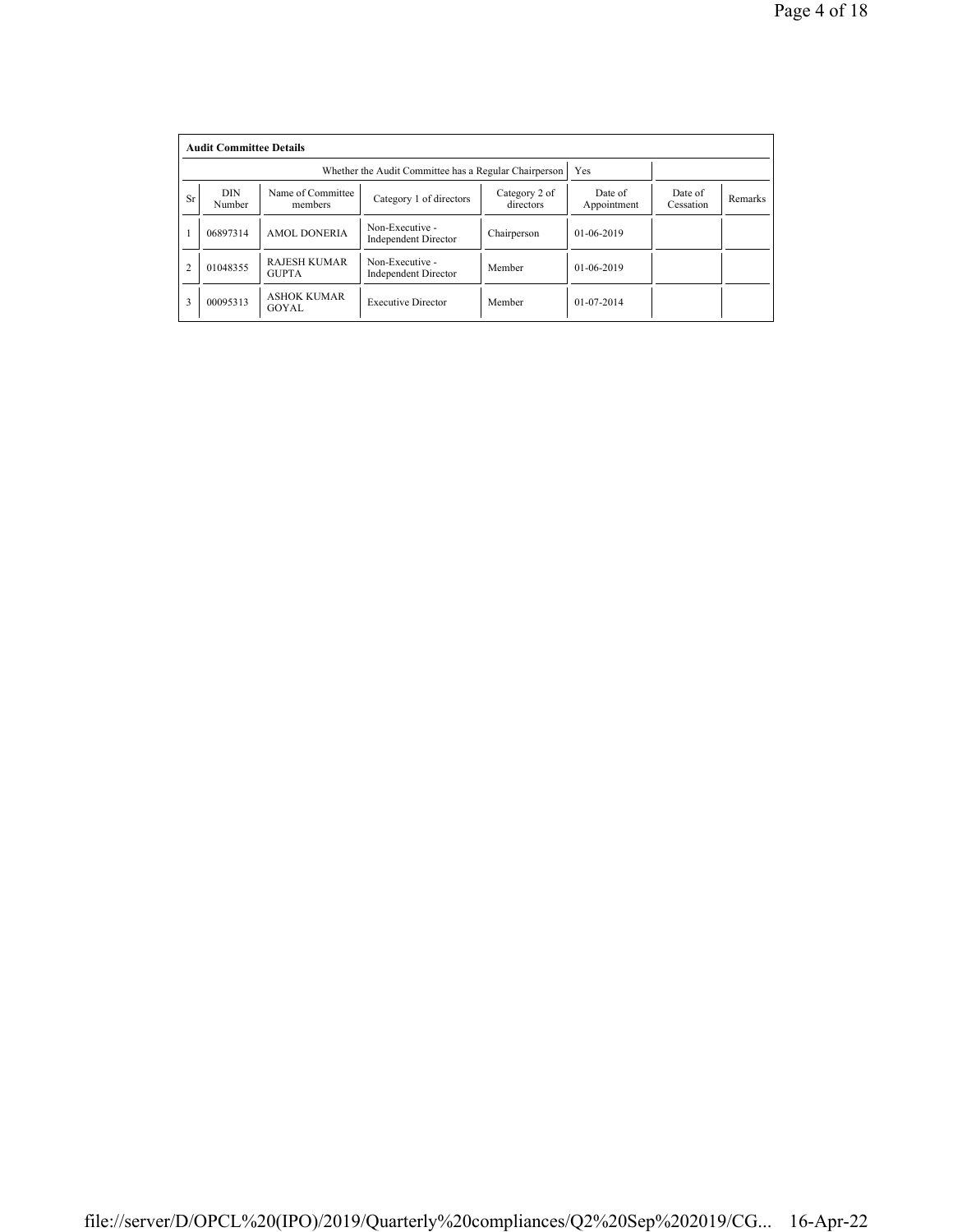|                | Nomination and remuneration committee |                                                                             |                                                |                            |                        |                      |         |  |  |  |
|----------------|---------------------------------------|-----------------------------------------------------------------------------|------------------------------------------------|----------------------------|------------------------|----------------------|---------|--|--|--|
|                |                                       | Whether the Nomination and remuneration committee has a Regular Chairperson | Yes                                            |                            |                        |                      |         |  |  |  |
| <b>Sr</b>      | <b>DIN</b><br>Number                  | Name of Committee<br>members                                                | Category 1 of directors                        | Category 2 of<br>directors | Date of<br>Appointment | Date of<br>Cessation | Remarks |  |  |  |
|                | 01048355                              | <b>RAJESH KUMAR</b><br><b>GUPTA</b>                                         | Non-Executive -<br><b>Independent Director</b> | Chairperson                | $01-06-2019$           |                      |         |  |  |  |
| $\overline{2}$ | 06897314                              | <b>AMOL DONERIA</b>                                                         | Non-Executive -<br><b>Independent Director</b> | Member                     | $01-06-2019$           |                      |         |  |  |  |
| 3              | 01888937                              | <b>ASTHA SHARMA</b>                                                         | Non-Executive -<br><b>Independent Director</b> | Member                     | $01-06-2019$           |                      |         |  |  |  |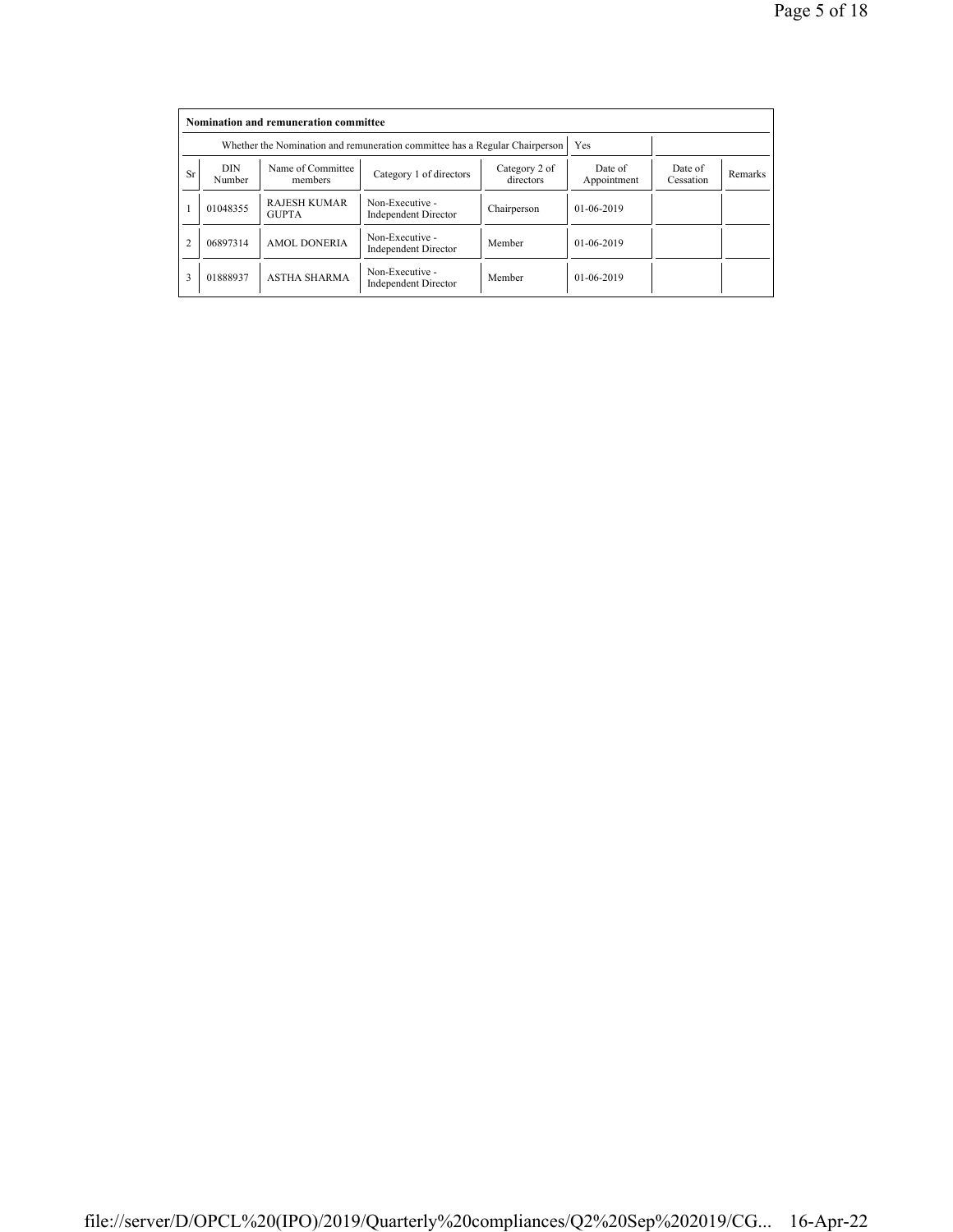|                | <b>Stakeholders Relationship Committee</b> |                                                                           |                                                |                            |                        |                      |         |  |  |  |
|----------------|--------------------------------------------|---------------------------------------------------------------------------|------------------------------------------------|----------------------------|------------------------|----------------------|---------|--|--|--|
|                |                                            | Whether the Stakeholders Relationship Committee has a Regular Chairperson |                                                | Yes                        |                        |                      |         |  |  |  |
| <b>Sr</b>      | <b>DIN</b><br>Number                       | Name of Committee<br>members                                              | Category 1 of directors                        | Category 2 of<br>directors | Date of<br>Appointment | Date of<br>Cessation | Remarks |  |  |  |
|                | 06897314                                   | <b>AMOL DONERIA</b>                                                       | Non-Executive -<br><b>Independent Director</b> | Chairperson                | $01-06-2019$           |                      |         |  |  |  |
| $\overline{2}$ | 01048355                                   | <b>RAJESH KUMAR</b><br><b>GUPTA</b>                                       | Non-Executive -<br><b>Independent Director</b> | Member                     | 01-06-2019             |                      |         |  |  |  |
| 3              | 00095313                                   | <b>ASHOK KUMAR</b><br>GOYAL                                               | <b>Executive Director</b>                      | Member                     | $01 - 07 - 2014$       |                      |         |  |  |  |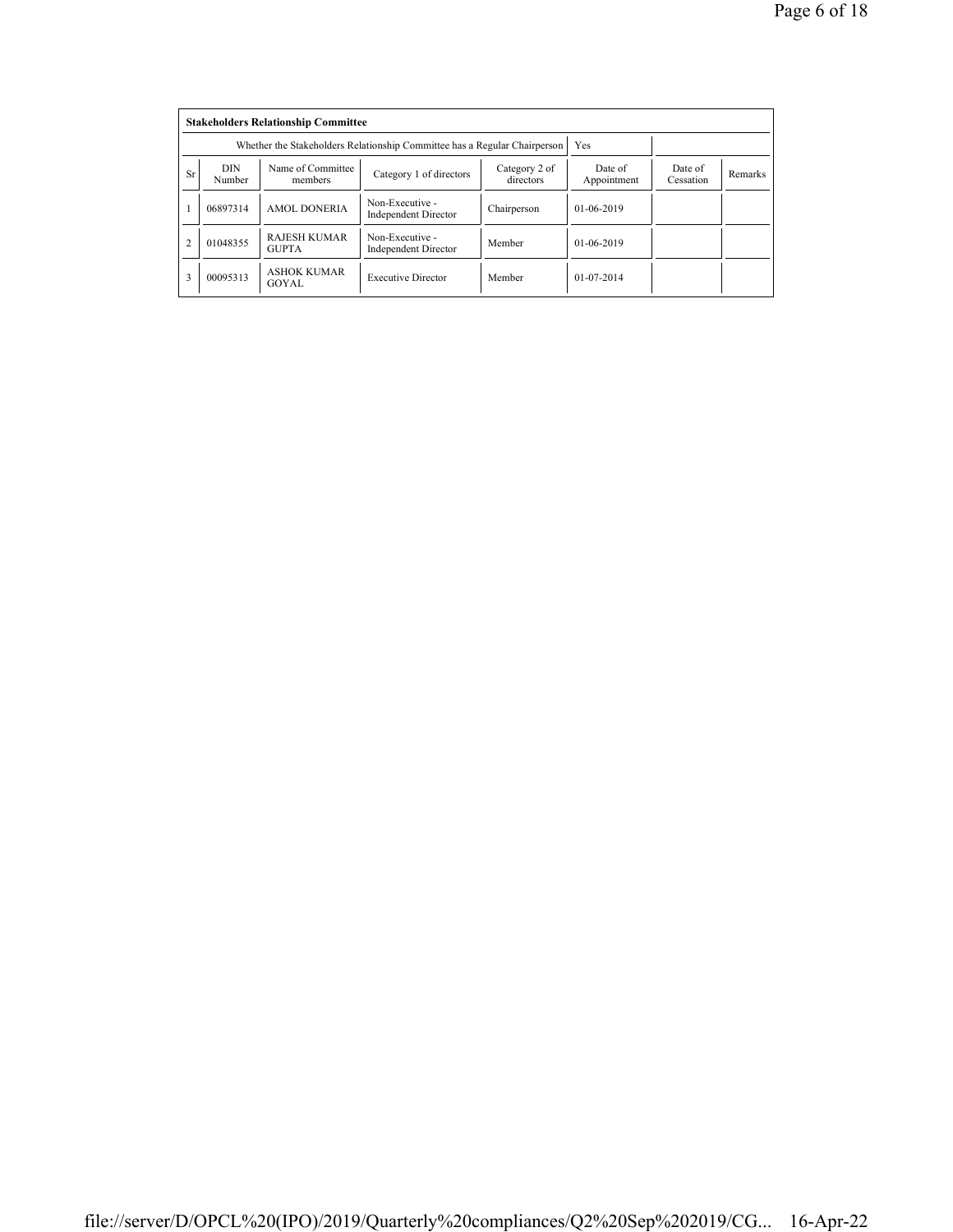|    | <b>Risk Management Committee</b> |                                                                 |                            |                            |                        |                      |         |  |  |  |
|----|----------------------------------|-----------------------------------------------------------------|----------------------------|----------------------------|------------------------|----------------------|---------|--|--|--|
|    |                                  | Whether the Risk Management Committee has a Regular Chairperson |                            |                            |                        |                      |         |  |  |  |
| Sr | DIN<br>Number                    | Name of Committee<br>members                                    | Category 1 of<br>directors | Category 2 of<br>directors | Date of<br>Appointment | Date of<br>Cessation | Remarks |  |  |  |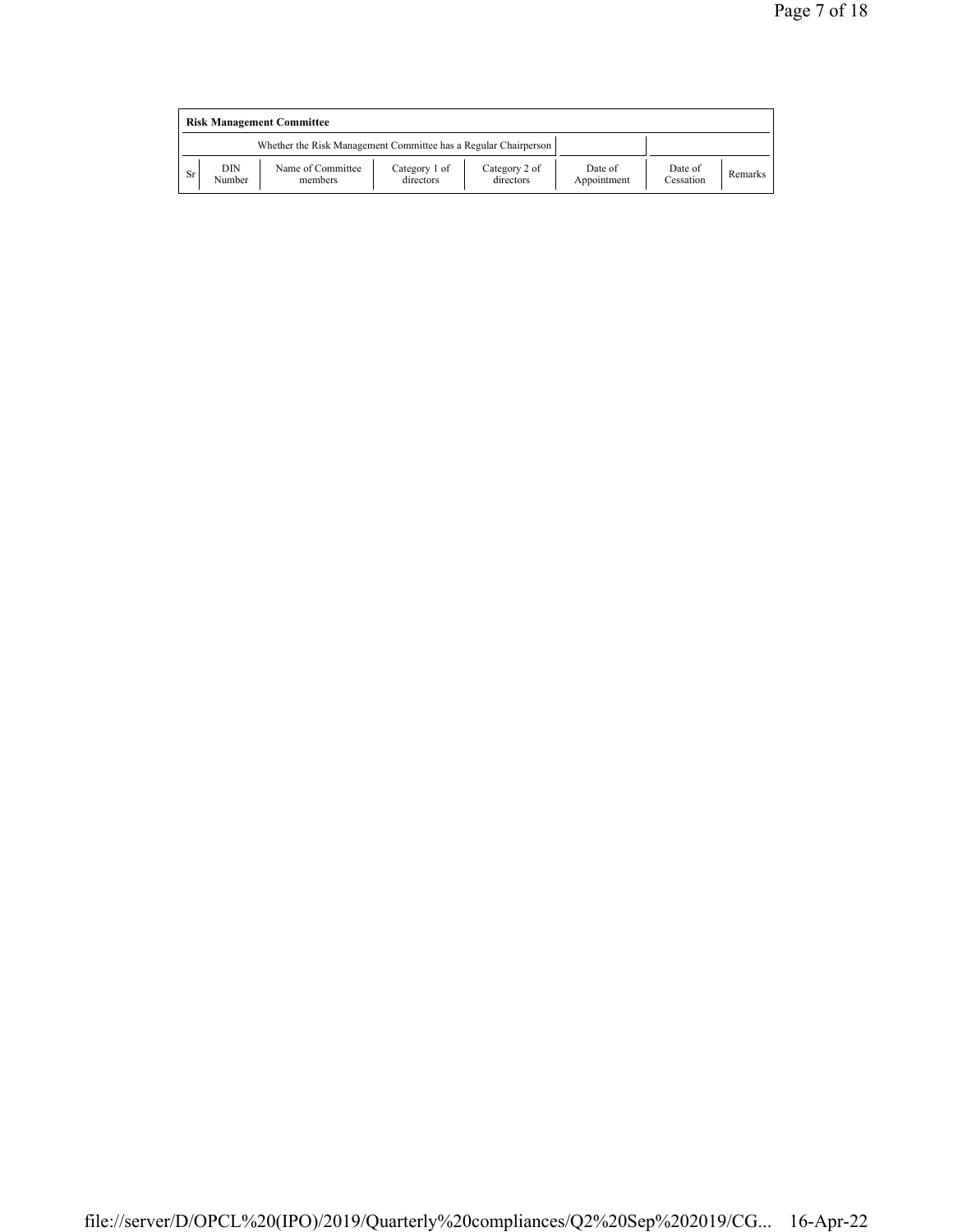|    | <b>Corporate Social Responsibility Committee</b> |                                                                                      |                            |                            |                        |                      |         |  |  |
|----|--------------------------------------------------|--------------------------------------------------------------------------------------|----------------------------|----------------------------|------------------------|----------------------|---------|--|--|
|    |                                                  | Whether the Corporate Social Responsibility Committee has a Regular Chairperson   No |                            |                            |                        |                      |         |  |  |
| Sr | DIN<br>Number                                    | Name of Committee<br>members                                                         | Category 1 of<br>directors | Category 2 of<br>directors | Date of<br>Appointment | Date of<br>Cessation | Remarks |  |  |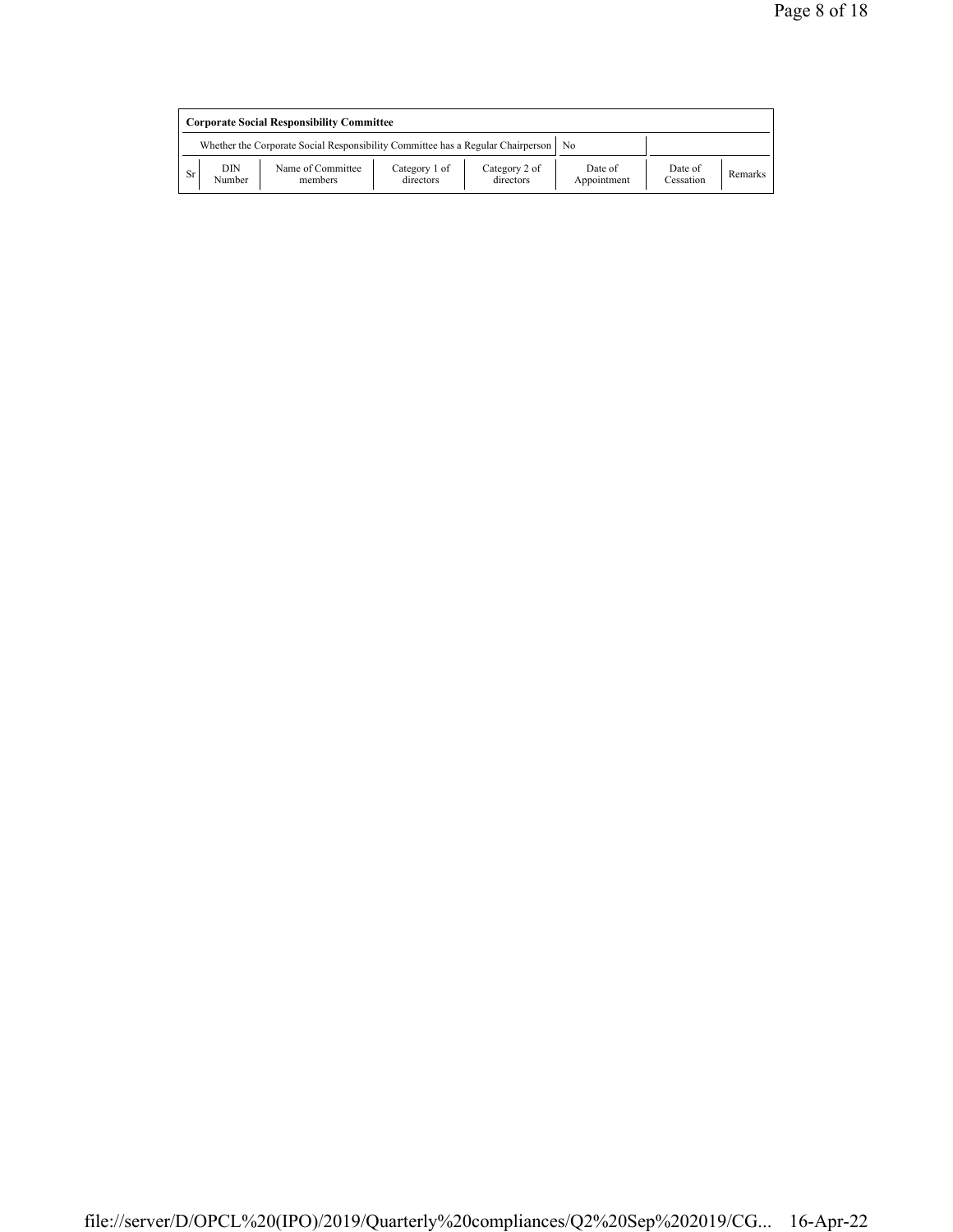|     | <b>Other Committee</b> |                              |                            |                            |                            |         |
|-----|------------------------|------------------------------|----------------------------|----------------------------|----------------------------|---------|
| Sr. | DIN<br>Number          | Name of Committee<br>members | Name of other<br>committee | Category 1 of<br>directors | Category 2 of<br>directors | Remarks |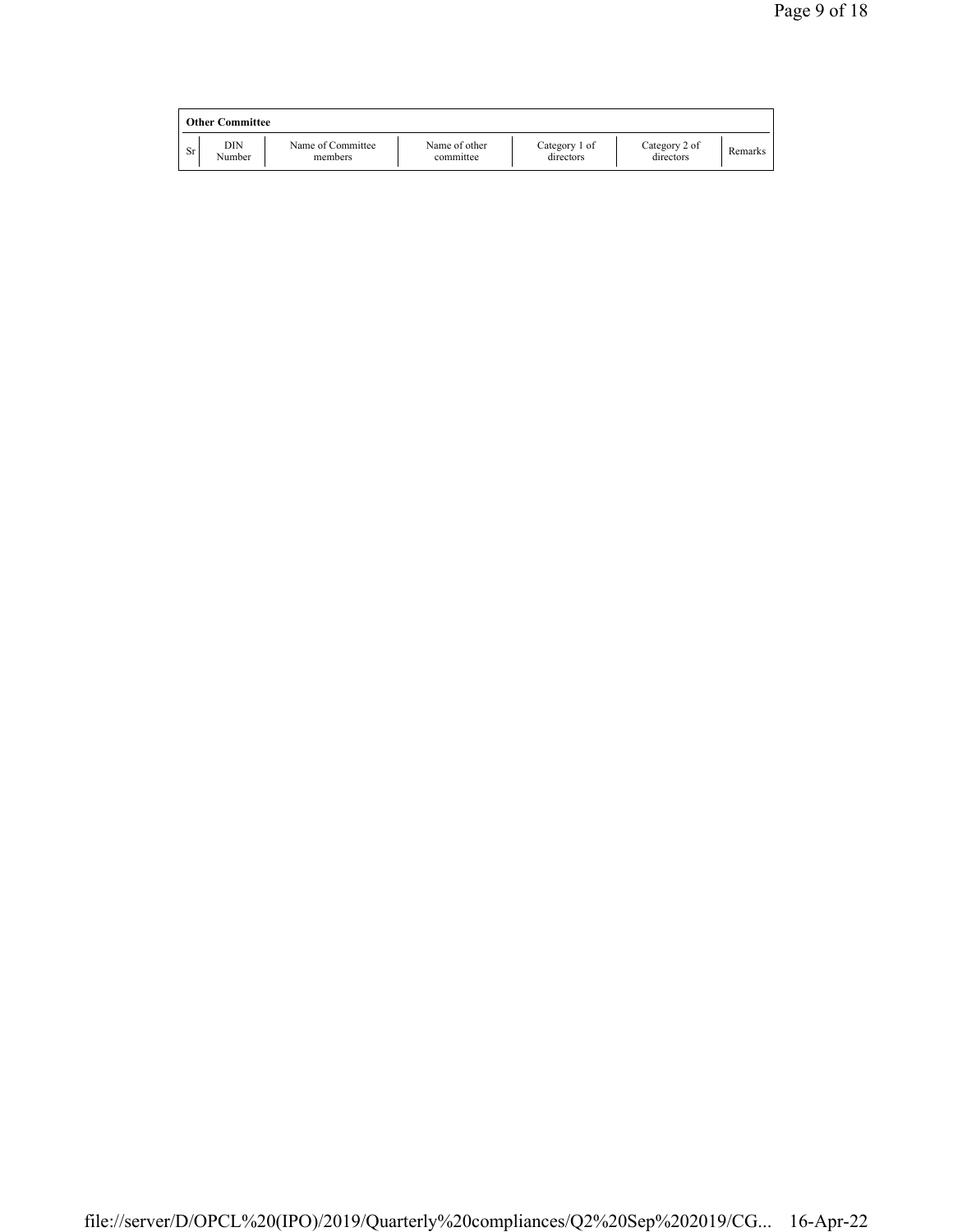|                | <b>Annexure 1</b>                                                 |                                                                     |                                                                      |                                       |                                                     |                                           |                                                           |  |  |
|----------------|-------------------------------------------------------------------|---------------------------------------------------------------------|----------------------------------------------------------------------|---------------------------------------|-----------------------------------------------------|-------------------------------------------|-----------------------------------------------------------|--|--|
|                | <b>Annexure 1</b>                                                 |                                                                     |                                                                      |                                       |                                                     |                                           |                                                           |  |  |
|                | <b>III. Meeting of Board of Directors</b>                         |                                                                     |                                                                      |                                       |                                                     |                                           |                                                           |  |  |
|                |                                                                   | Disclosure of notes on meeting of<br>board of directors explanatory |                                                                      |                                       |                                                     |                                           |                                                           |  |  |
| <b>Sr</b>      | $Date(s)$ of<br>meeting (if<br>any) in the<br>previous<br>quarter | $Date(s)$ of<br>meeting (if<br>any) in the<br>current quarter       | Maximum gap<br>between any two<br>consecutive (in<br>number of days) | Notes for<br>not<br>providing<br>Date | Whether<br>requirement of<br>Quorum met<br>(Yes/No) | Number of<br><b>Directors</b><br>present* | No. of Independent<br>Directors attending<br>the meeting* |  |  |
|                | 03-05-2019                                                        |                                                                     |                                                                      |                                       | Yes                                                 |                                           |                                                           |  |  |
| $\overline{2}$ | 28-05-2019                                                        |                                                                     | 24                                                                   |                                       | Yes                                                 |                                           |                                                           |  |  |
| 3              |                                                                   | 10-07-2019                                                          | 42                                                                   |                                       | Yes                                                 | 3                                         | 3                                                         |  |  |
| 4              |                                                                   | 23-07-2019                                                          | 12                                                                   |                                       | Yes                                                 | 3                                         | 3                                                         |  |  |
| 5              |                                                                   | 27-08-2019                                                          | 34                                                                   |                                       | Yes                                                 | 3                                         | 3                                                         |  |  |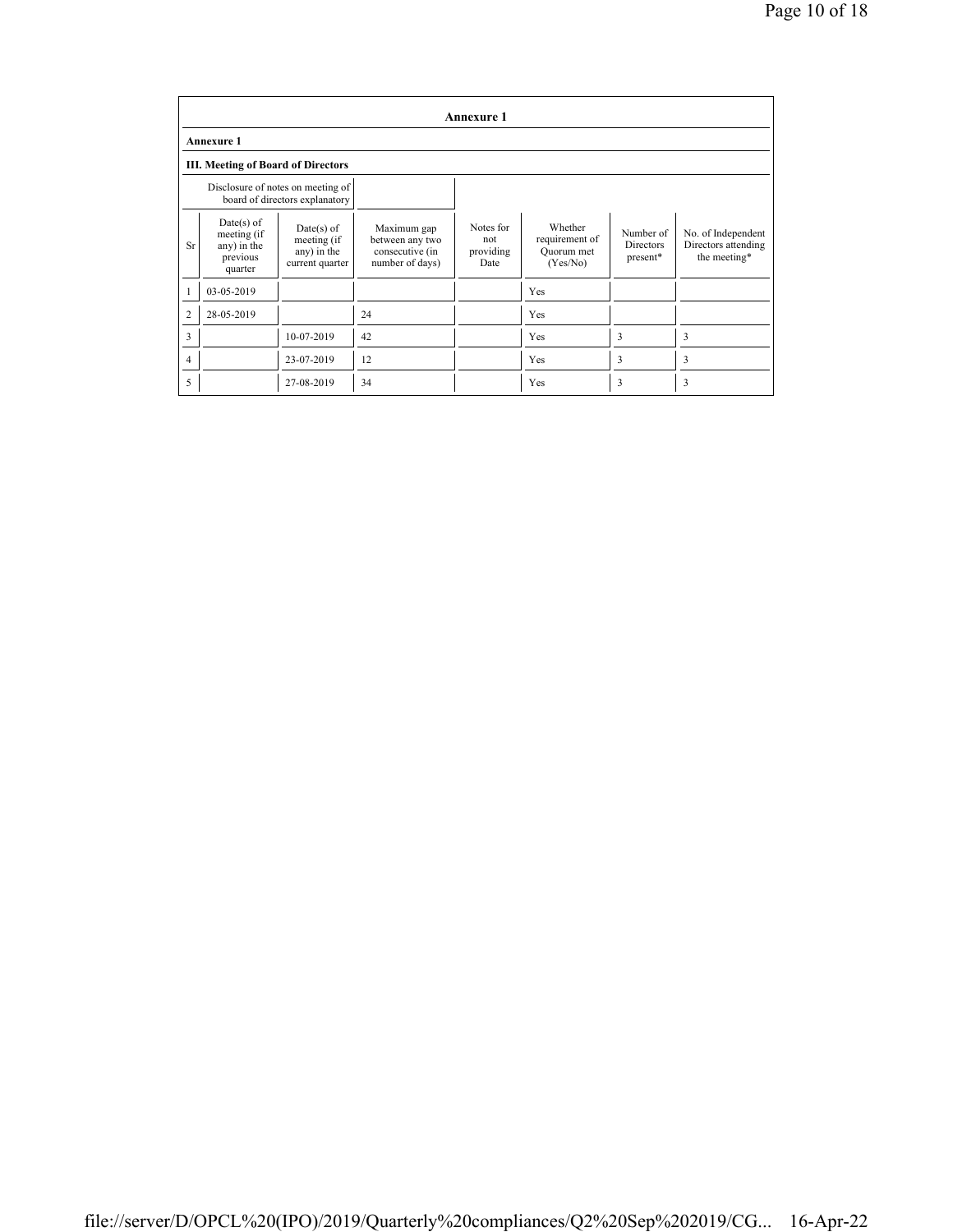|                | <b>Annexure 1</b>                                |                                                                                                                |                                                                            |                               |                                       |                                                          |                                              |                                                                 |
|----------------|--------------------------------------------------|----------------------------------------------------------------------------------------------------------------|----------------------------------------------------------------------------|-------------------------------|---------------------------------------|----------------------------------------------------------|----------------------------------------------|-----------------------------------------------------------------|
|                | <b>IV. Meeting of Committees</b>                 |                                                                                                                |                                                                            |                               |                                       |                                                          |                                              |                                                                 |
|                |                                                  |                                                                                                                |                                                                            |                               |                                       | Disclosure of notes on meeting of committees explanatory |                                              |                                                                 |
| <b>Sr</b>      | Name of<br>Committee                             | Date(s) of meeting<br>(Enter dates of<br>Previous quarter<br>and Current quarter<br>in chronological<br>order) | Maximum gap<br>between any<br>two<br>consecutive (in<br>number of<br>days) | Name of<br>other<br>committee | Reson for<br>not<br>providing<br>date | Whether<br>requirement<br>of Ouorum<br>met (Yes/No)      | Number<br>of<br><b>Directors</b><br>present* | No. of<br>Independent<br>Directors<br>attending the<br>meeting* |
| 1              | Audit<br>Committee                               | 22-05-2019                                                                                                     |                                                                            |                               |                                       | Yes                                                      |                                              |                                                                 |
| $\overline{c}$ | Nomination<br>and<br>remuneration<br>committee   | 22-05-2019                                                                                                     |                                                                            |                               |                                       | Yes                                                      |                                              |                                                                 |
| 3              | <b>Stakeholders</b><br>Relationship<br>Committee | 22-05-2019                                                                                                     |                                                                            |                               |                                       | Yes                                                      |                                              |                                                                 |
| $\overline{4}$ | Audit<br>Committee                               | 22-07-2019                                                                                                     |                                                                            |                               |                                       | Yes                                                      | 3                                            | 3                                                               |
| 5              | Nomination<br>and<br>remuneration<br>committee   | 22-07-2019                                                                                                     |                                                                            |                               |                                       | Yes                                                      | 3                                            | 3                                                               |
| 6              | Stakeholders<br>Relationship<br>Committee        | 22-07-2019                                                                                                     |                                                                            |                               |                                       | Yes                                                      | 3                                            | 3                                                               |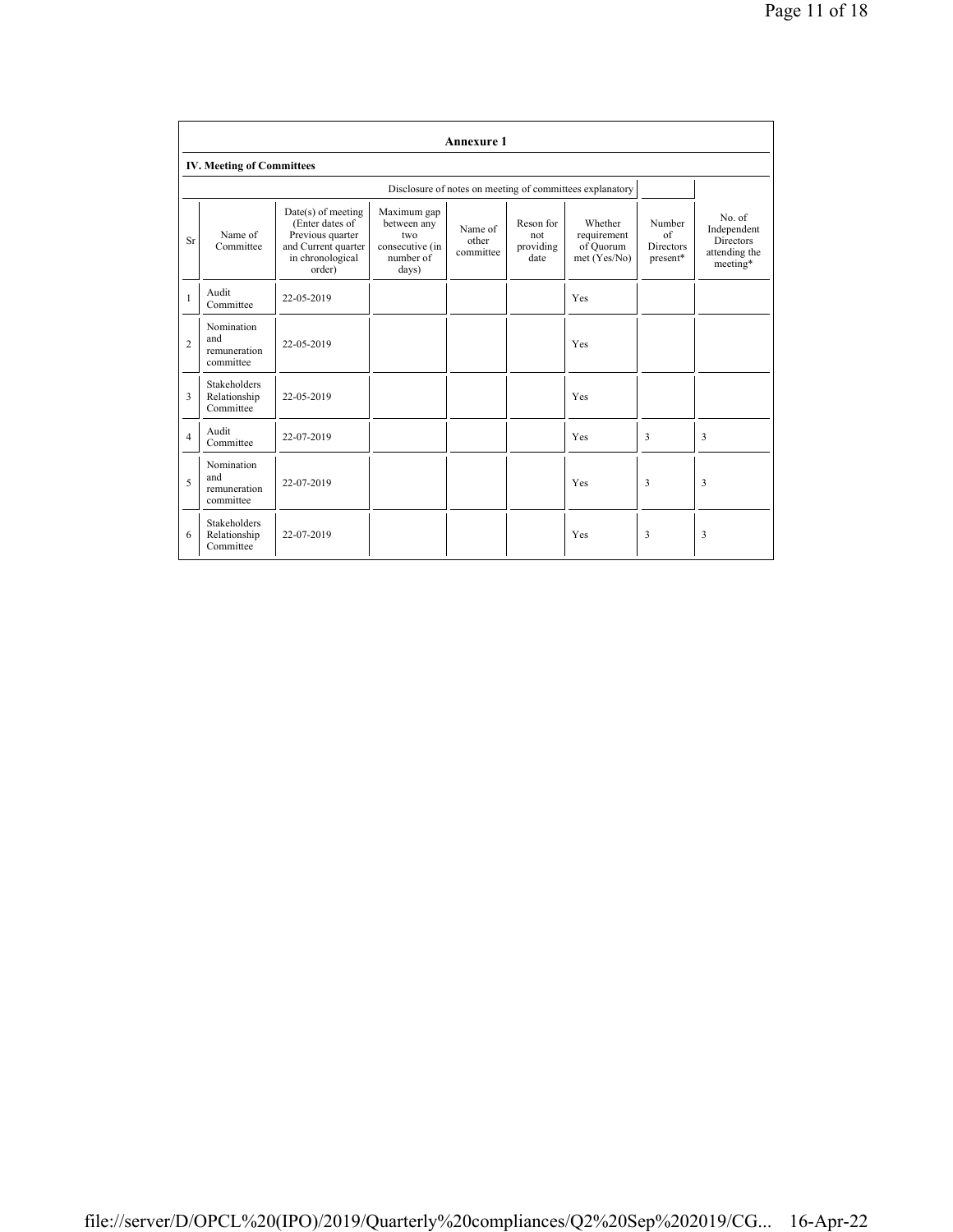|    | Annexure 1                                                                                                |                                  |                                                                    |  |  |  |  |  |
|----|-----------------------------------------------------------------------------------------------------------|----------------------------------|--------------------------------------------------------------------|--|--|--|--|--|
|    | V. Related Party Transactions                                                                             |                                  |                                                                    |  |  |  |  |  |
| Sr | Subject                                                                                                   | Compliance status<br>(Yes/No/NA) | If status is "No" details of non-<br>compliance may be given here. |  |  |  |  |  |
|    | Whether prior approval of audit committee obtained                                                        | Yes                              |                                                                    |  |  |  |  |  |
|    | Whether shareholder approval obtained for material RPT                                                    | <b>NA</b>                        |                                                                    |  |  |  |  |  |
|    | Whether details of RPT entered into pursuant to omnibus<br>approval have been reviewed by Audit Committee | Yes                              |                                                                    |  |  |  |  |  |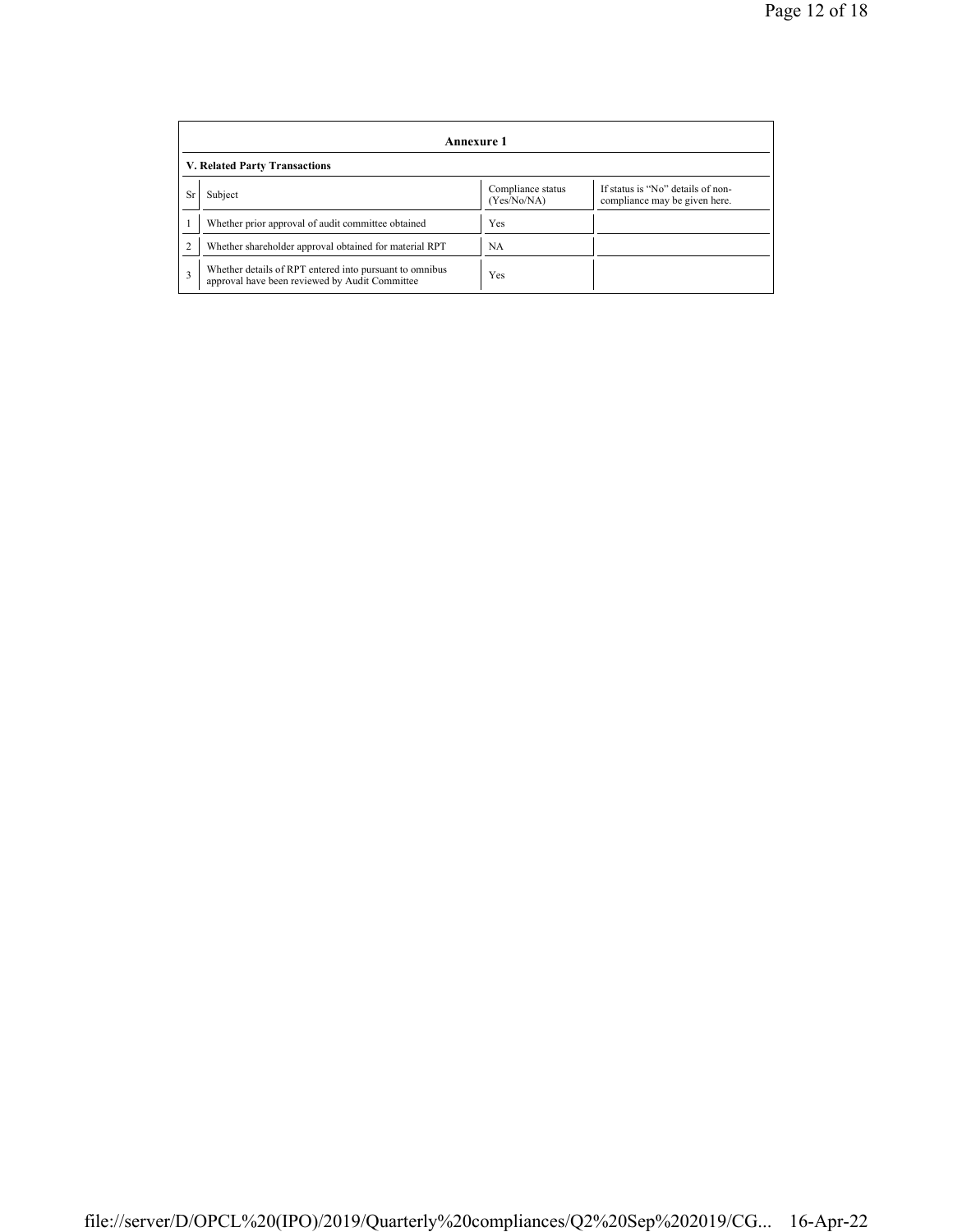|                | <b>Annexure 1</b>                                                                                                                                                                                               |                               |  |  |  |
|----------------|-----------------------------------------------------------------------------------------------------------------------------------------------------------------------------------------------------------------|-------------------------------|--|--|--|
|                | <b>VI. Affirmations</b>                                                                                                                                                                                         |                               |  |  |  |
| <b>Sr</b>      | Subject                                                                                                                                                                                                         | Compliance status<br>(Yes/No) |  |  |  |
|                | The composition of Board of Directors is in terms of SEBI (Listing obligations and disclosure requirements)<br>Regulations, 2015                                                                                | Yes                           |  |  |  |
| $\overline{c}$ | The composition of the following committees is in terms of SEBI(Listing obligations and disclosure<br>requirements) Regulations, 2015 a. Audit Committee                                                        | <b>Yes</b>                    |  |  |  |
| 3              | The composition of the following committees is in terms of SEBI(Listing obligations and disclosure<br>requirements) Regulations, 2015. b. Nomination & remuneration committee                                   | <b>Yes</b>                    |  |  |  |
| $\overline{4}$ | The composition of the following committees is in terms of SEBI(Listing obligations and disclosure<br>requirements) Regulations, 2015. c. Stakeholders relationship committee                                   | Yes                           |  |  |  |
| 5              | The composition of the following committees is in terms of SEBI(Listing obligations and disclosure<br>requirements) Regulations, 2015. d. Risk management committee (applicable to the top 500 listed entities) | <b>NA</b>                     |  |  |  |
| 6              | The committee members have been made aware of their powers, role and responsibilities as specified in SEBI<br>(Listing obligations and disclosure requirements) Regulations, 2015.                              | Yes                           |  |  |  |
| $\overline{7}$ | The meetings of the board of directors and the above committees have been conducted in the manner as<br>specified in SEBI (Listing obligations and disclosure requirements) Regulations, 2015.                  | Yes                           |  |  |  |
| 8              | This report and/or the report submitted in the previous quarter has been placed before Board of Directors.                                                                                                      | Yes                           |  |  |  |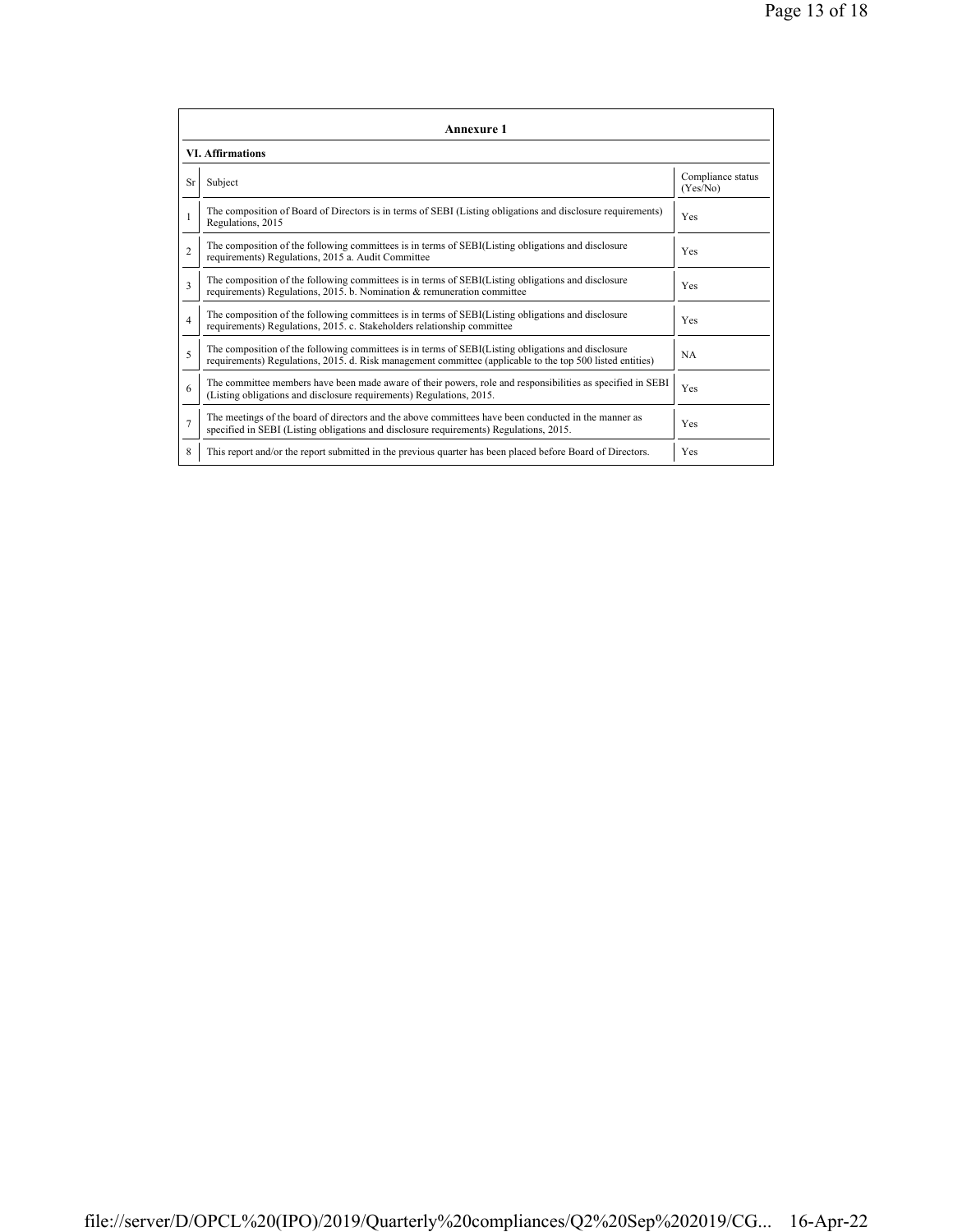|           | Annexure 1        |                    |
|-----------|-------------------|--------------------|
| <b>Sr</b> | Subject           | Compliance status  |
|           | Name of signatory | OM PRAKASH AGARWAL |
|           | Designation       | Managing Director  |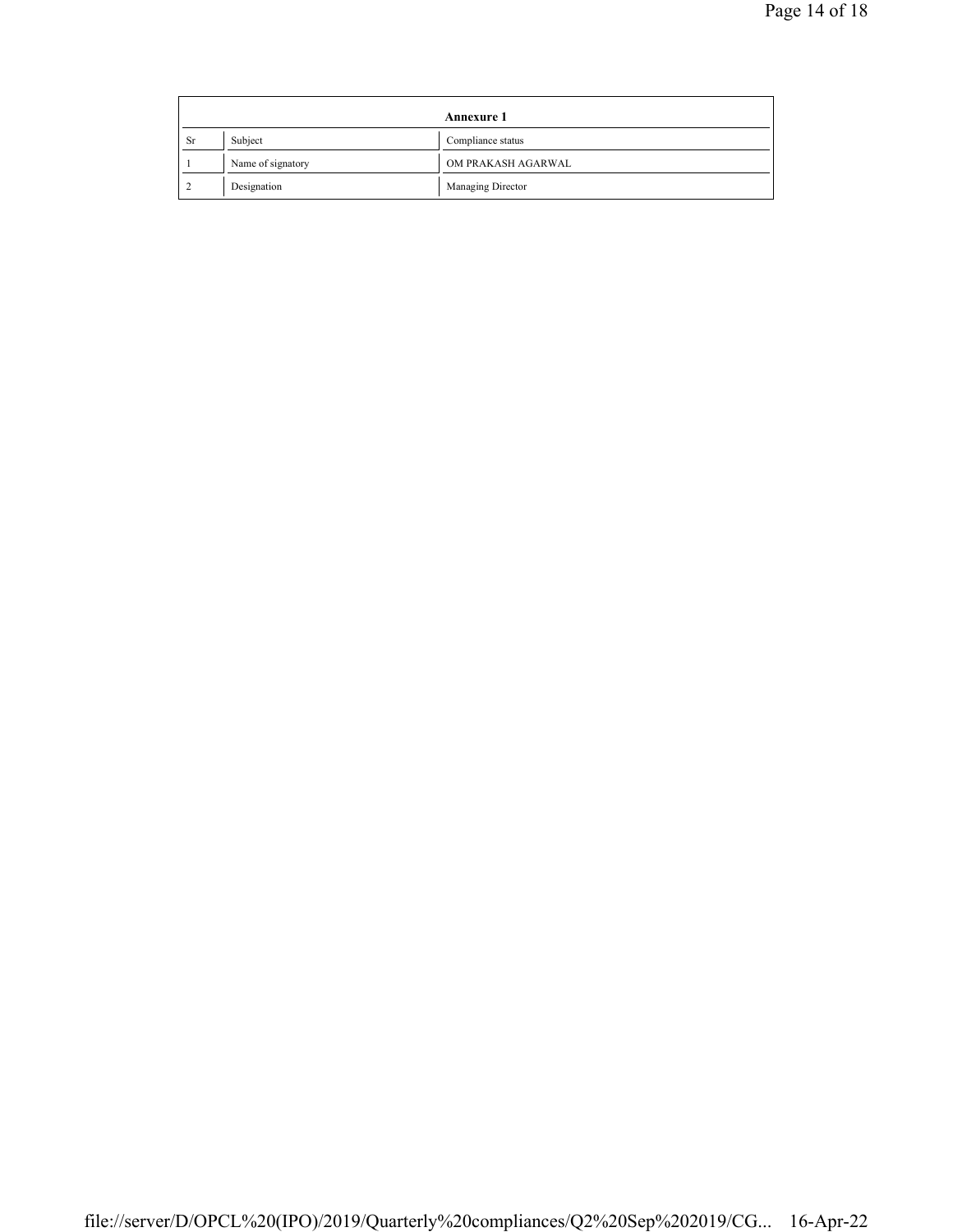|                                      | <b>Annexure III</b>                                                                                                                                                                  |                                              |                                  |                                                                      |  |  |
|--------------------------------------|--------------------------------------------------------------------------------------------------------------------------------------------------------------------------------------|----------------------------------------------|----------------------------------|----------------------------------------------------------------------|--|--|
|                                      | <b>III.</b> Affirmations                                                                                                                                                             |                                              |                                  |                                                                      |  |  |
| <b>Sr</b>                            | Particulars                                                                                                                                                                          | Regulation<br>Number                         | Compliance status<br>(Yes/No/NA) | If status is "No" details of<br>non-compliance may be<br>given here. |  |  |
| 1                                    | Copy of the annual report including balance sheet, profit<br>and loss account, directors report, corporate governance<br>report, business responsibility report displayed on website | 46(2)                                        | Yes                              |                                                                      |  |  |
| $\mathfrak{D}$                       | Presence of Chairperson of Audit Committee at the Annual<br>General Meeting                                                                                                          | 18(1)(d)                                     | Yes                              |                                                                      |  |  |
| $\mathbf{3}$                         | Presence of Chairperson of the nomination and<br>remuneration committee at the annual general meeting                                                                                | 19(3)                                        | Yes                              |                                                                      |  |  |
| $\overline{4}$                       | Presence of Chairperson of the Stakeholder Relationship<br>committee at the annual general meeting                                                                                   | 20(3)                                        | Yes                              |                                                                      |  |  |
| 5                                    | Whether "Corporate Governance Report" disclosed in<br>Annual Report                                                                                                                  | $34(3)$ read with<br>para C of<br>Schedule V | Yes                              |                                                                      |  |  |
| Any other information to be provided |                                                                                                                                                                                      |                                              |                                  |                                                                      |  |  |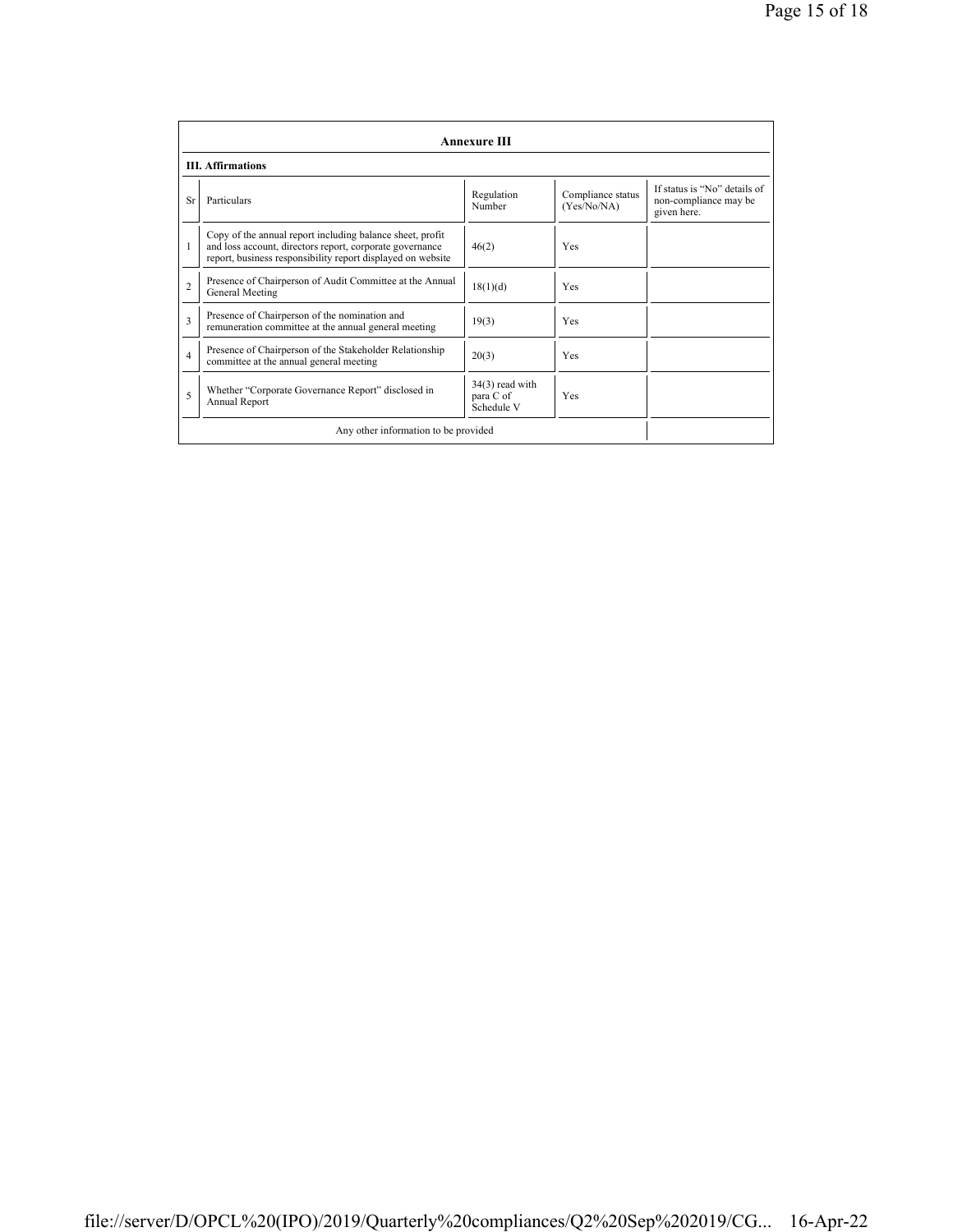|  |  |                   | <b>Annexure III</b> |
|--|--|-------------------|---------------------|
|  |  | Name of signatory | OM PRAKASH AGARWAL  |
|  |  | Designation       | Managing Director   |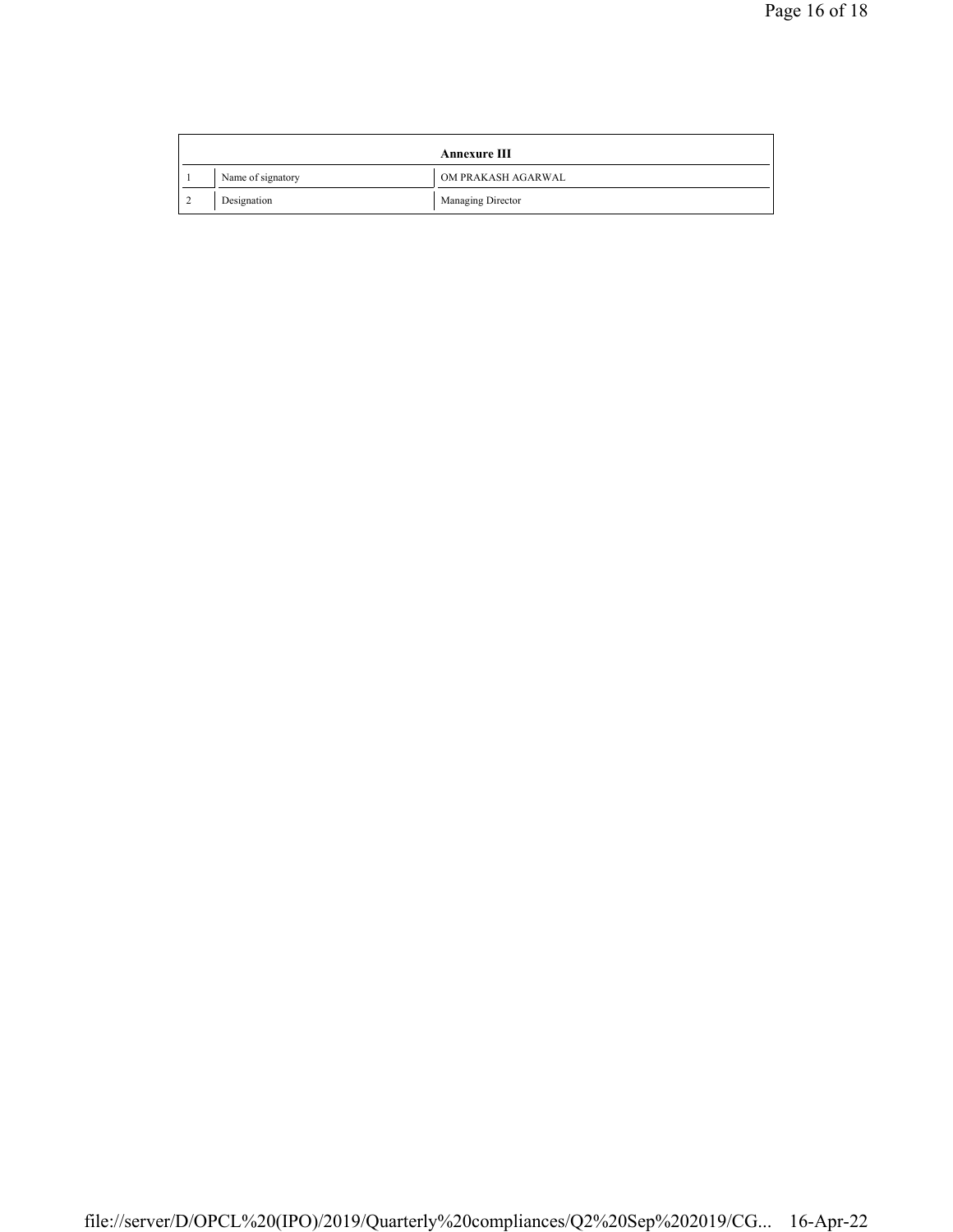| <b>Signatory Details</b> |                   |  |
|--------------------------|-------------------|--|
| Name of signatory        | OM PRAKASH AGAWAL |  |
| Designation of person    | Managing Director |  |
| Place                    | <b>AGRA</b>       |  |
| Date                     | 30-09-2019        |  |